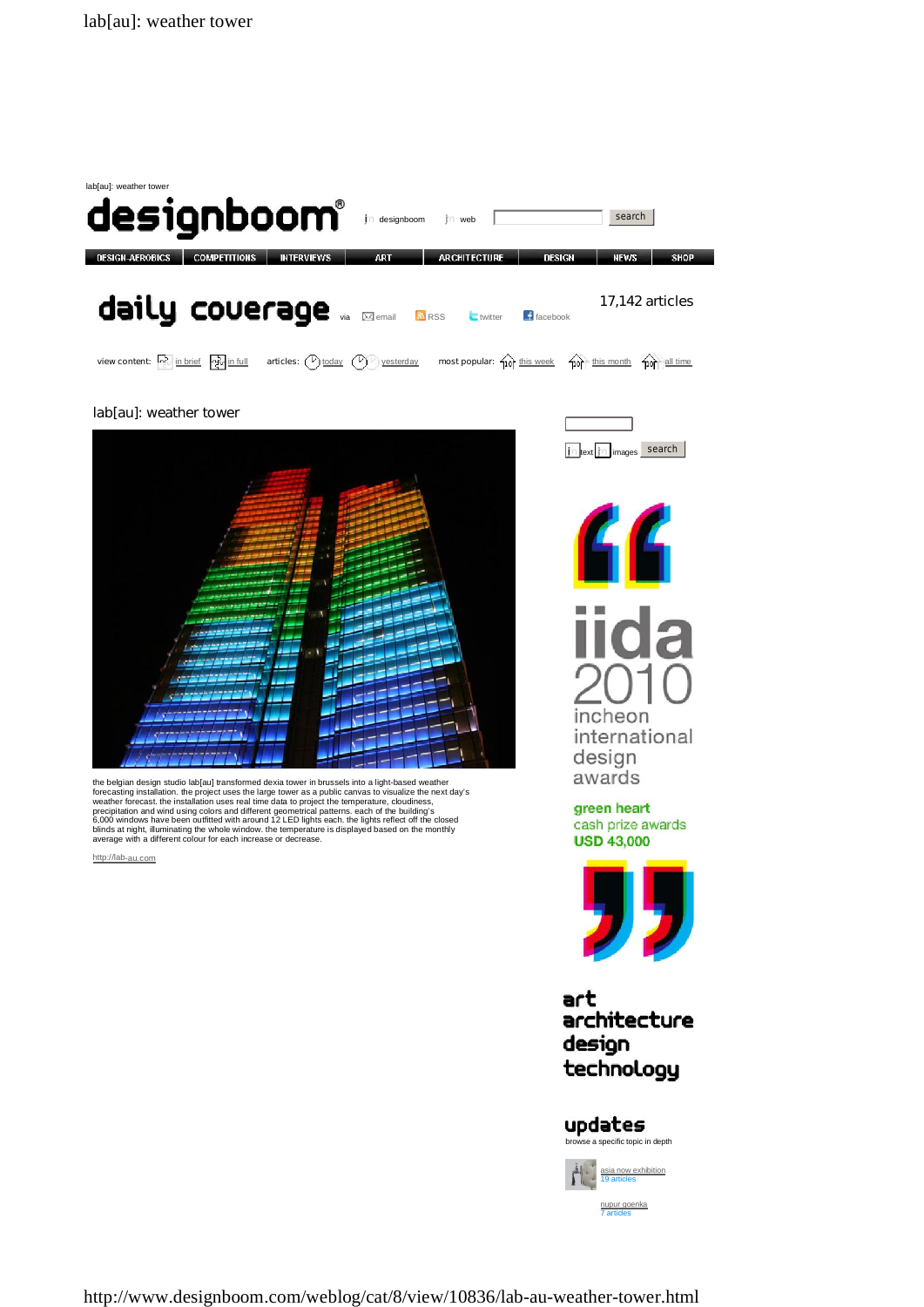henning larsen architects 5 artides

2012 london olympics 4 articles

zaha hadid 36 articles

olympics<br>7 articles

herzog de meuron 13 articles

augmented reality<br>21 articles

marian banties<br>4 artides

snohetta<br>5 artides

l<u>i hui</u><br>2 artides

mono<br>2 artides

mass studies<br>13 articles

oscar diaz<br>3 artides

tokujin yoshioka 32 articles

tord boontje<br>5 articles

cheungvog<br>10 articles

cultuurforum spui<br>3 articles

mount fuji architects studio 2 artides katsuhiro miyamoto architects<br>2 artides



http://www.designboom.com/weblog/cat/8/view/10836/lab-au-weather-tower.html 22/07/2010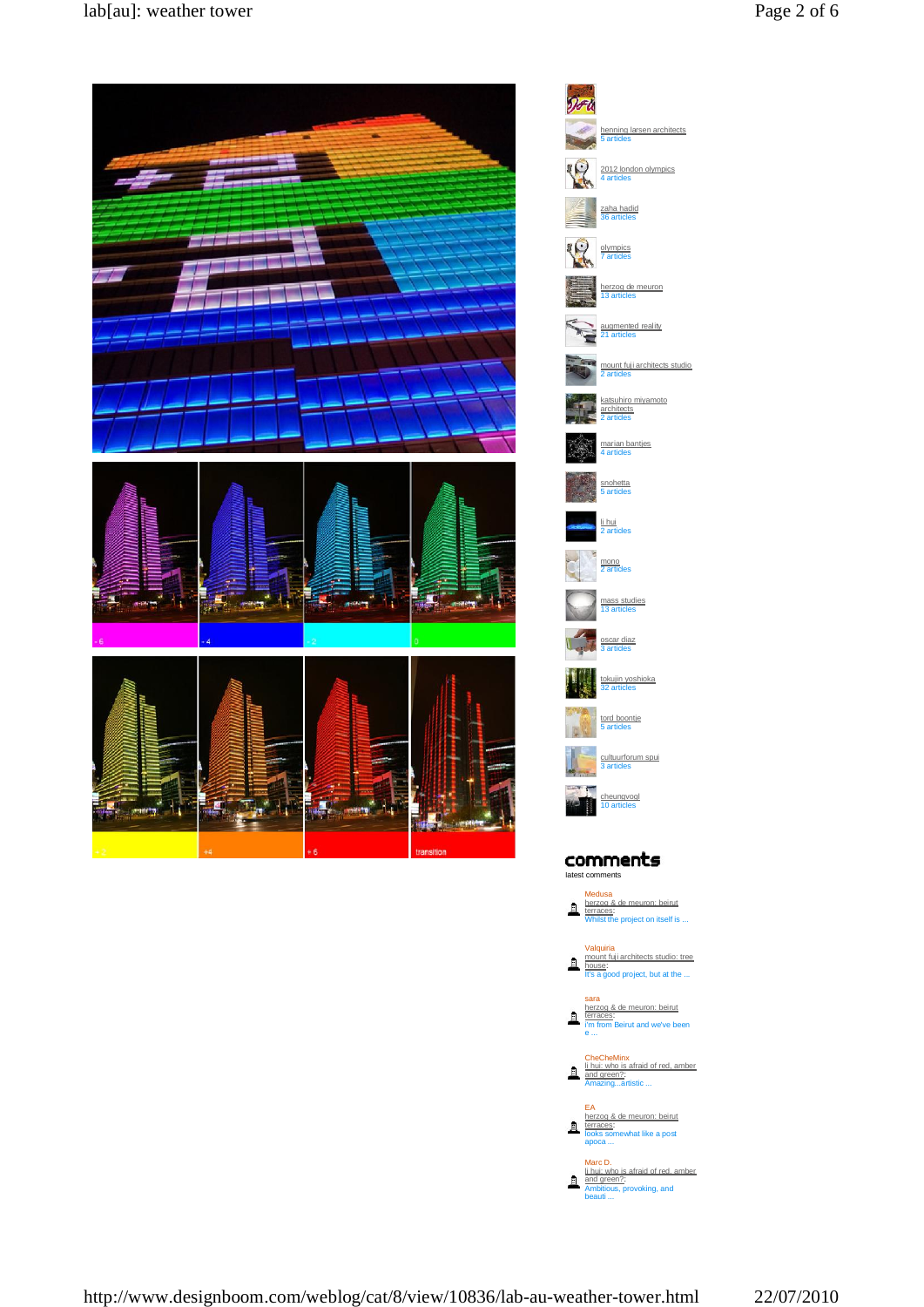

## **A** nate db 07.12.10

**CHOMO FHOM** 

## **comments:**

There are so many nice and top quality

- 
- 
- 
- 
- <a href="http://www.sale-vibramfivefingers.com">vibram fivefingers</a><br><a href="http://www.brandchristianlouboutin.com">Christian louboutin</a><br><a href="http://www.brandchristianlouboutin.com">Christian louboutin</a><br><a hr
- 

vibram fivefingers shsoes 07.16.10

Prachi Pandit 07.16.10 really nice idea,also each time building elevation also gets new look!

- Mahak mantle: mosque in UAE: Unfortunately,the designer Dont ... LMJ mount fuji architects studio: tree house: it is COOL ...
- dee<br>brother: airscouter:<br>dragon ball z! ...
- Deni Chung<br>jesika tirtanimala and sasanti puri<br>ardini at asia now:<br>Ika! You've made it! Well done. ...